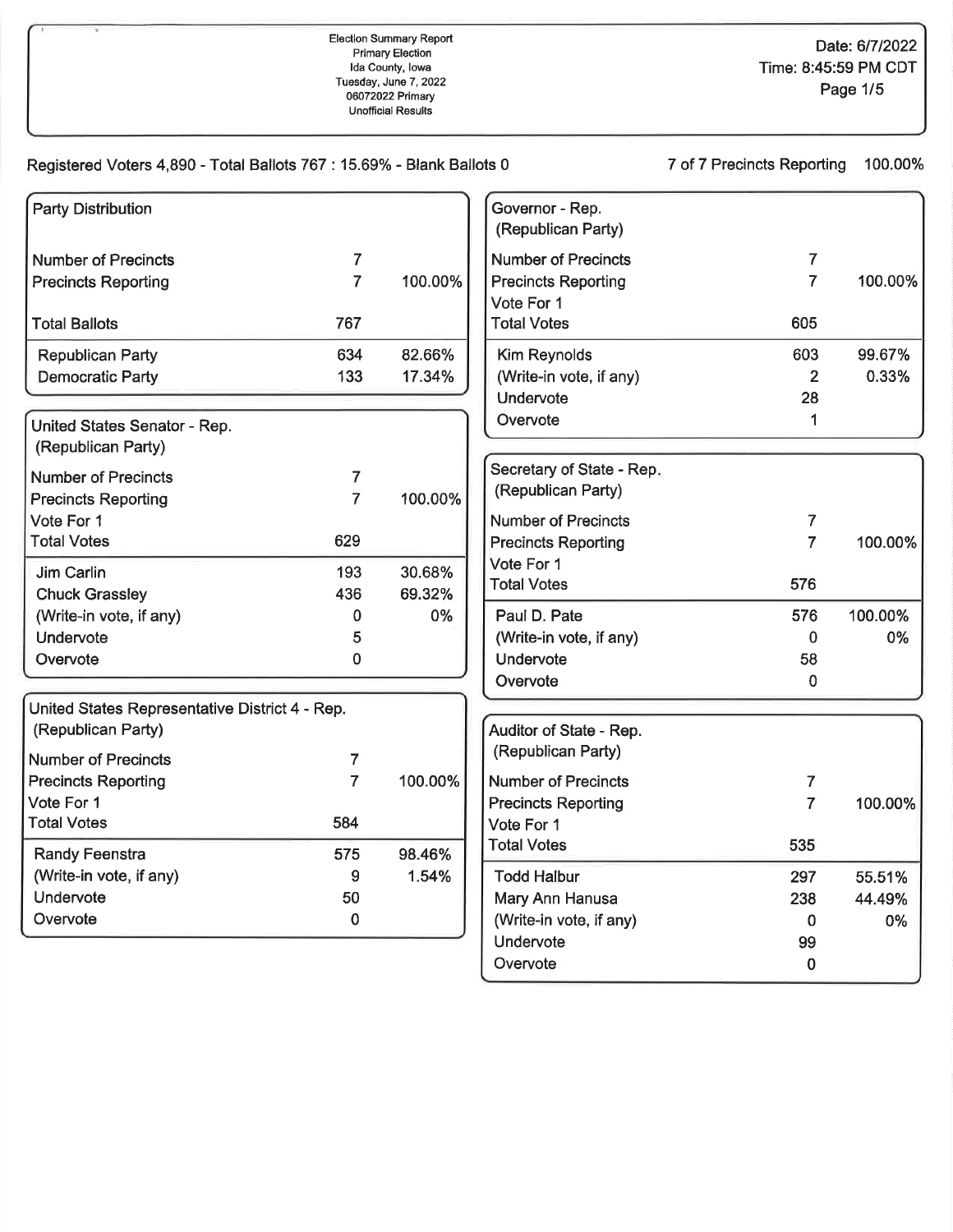| Registered Voters 4,890 - Total Ballots 767 : 15.69% - Blank Ballots 0 |                |         |                                                                     | 7 of 7 Precincts Reporting | 100.00% |
|------------------------------------------------------------------------|----------------|---------|---------------------------------------------------------------------|----------------------------|---------|
| Treasurer of State - Rep.<br>(Republican Party)                        |                |         | State Senator District 6 - Rep.<br>(Republican Party)               |                            |         |
| <b>Number of Precincts</b>                                             | $\overline{7}$ |         | <b>Number of Precincts</b>                                          | 7                          |         |
| <b>Precincts Reporting</b>                                             | $\overline{7}$ | 100.00% | <b>Precincts Reporting</b>                                          | $\overline{7}$             | 100.00% |
| Vote For 1                                                             |                |         | Vote For 1                                                          |                            |         |
| <b>Total Votes</b>                                                     | 543            |         | <b>Total Votes</b>                                                  | 584                        |         |
| <b>Roby Smith</b>                                                      | 543            | 100.00% | <b>Jason Schultz</b>                                                | 584                        | 100.00% |
| (Write-in vote, if any)                                                | 0              | 0%      | (Write-in vote, if any)                                             | $\mathbf 0$                | 0%      |
| Undervote                                                              | 91             |         | Undervote                                                           | 50                         |         |
| Overvote                                                               | 0              |         | Overvote                                                            | $\mathbf 0$                |         |
| Secretary of Agriculture - Rep.<br>(Republican Party)                  |                |         | State Representative District 12 - Rep.<br>(Republican Party)       |                            |         |
| <b>Number of Precincts</b>                                             | 7              |         | <b>Number of Precincts</b>                                          | $\overline{7}$             |         |
| <b>Precincts Reporting</b>                                             | $\overline{7}$ | 100.00% | <b>Precincts Reporting</b>                                          | $\overline{7}$             | 100.00% |
| Vote For 1                                                             |                |         | Vote For 1                                                          |                            |         |
| <b>Total Votes</b>                                                     | 572            |         | <b>Total Votes</b>                                                  | 546                        |         |
| Mike Naig                                                              | 572            | 100.00% | <b>Steven Holt</b>                                                  | 546                        | 100.00% |
| (Write-in vote, if any)                                                | 0              | 0%      | (Write-in vote, if any)                                             | $\mathbf 0$                | 0%      |
| Undervote                                                              | 62             |         | Undervote                                                           | 88                         |         |
| Overvote                                                               | 0              |         | Overvote                                                            | 0                          |         |
| Attorney General - Rep.<br>(Republican Party)                          |                |         | County Board of Supervisors District 3 - Rep.<br>(Republican Party) |                            |         |
| <b>Number of Precincts</b>                                             | 7              |         | <b>Number of Precincts</b>                                          | 3                          |         |
| <b>Precincts Reporting</b>                                             | $\overline{7}$ | 100.00% | <b>Precincts Reporting</b>                                          | 3                          | 100.00% |
| Vote For 1                                                             |                |         | Vote For 1                                                          |                            |         |
| <b>Total Votes</b>                                                     | 533            |         | <b>Total Votes</b>                                                  | 143                        |         |
| <b>Brenna Bird</b>                                                     | 532            | 99.81%  | <b>Devlun Whiteing</b>                                              | 137                        | 95.80%  |
| (Write-in vote, if any)                                                | 1              | 0.19%   | (Write-in vote, if any)                                             | 6                          | 4.20%   |
| Undervote                                                              | 101            |         | Undervote                                                           | 38                         |         |
| Overvote                                                               | 0              |         | Overvote                                                            | $\mathbf 0$                |         |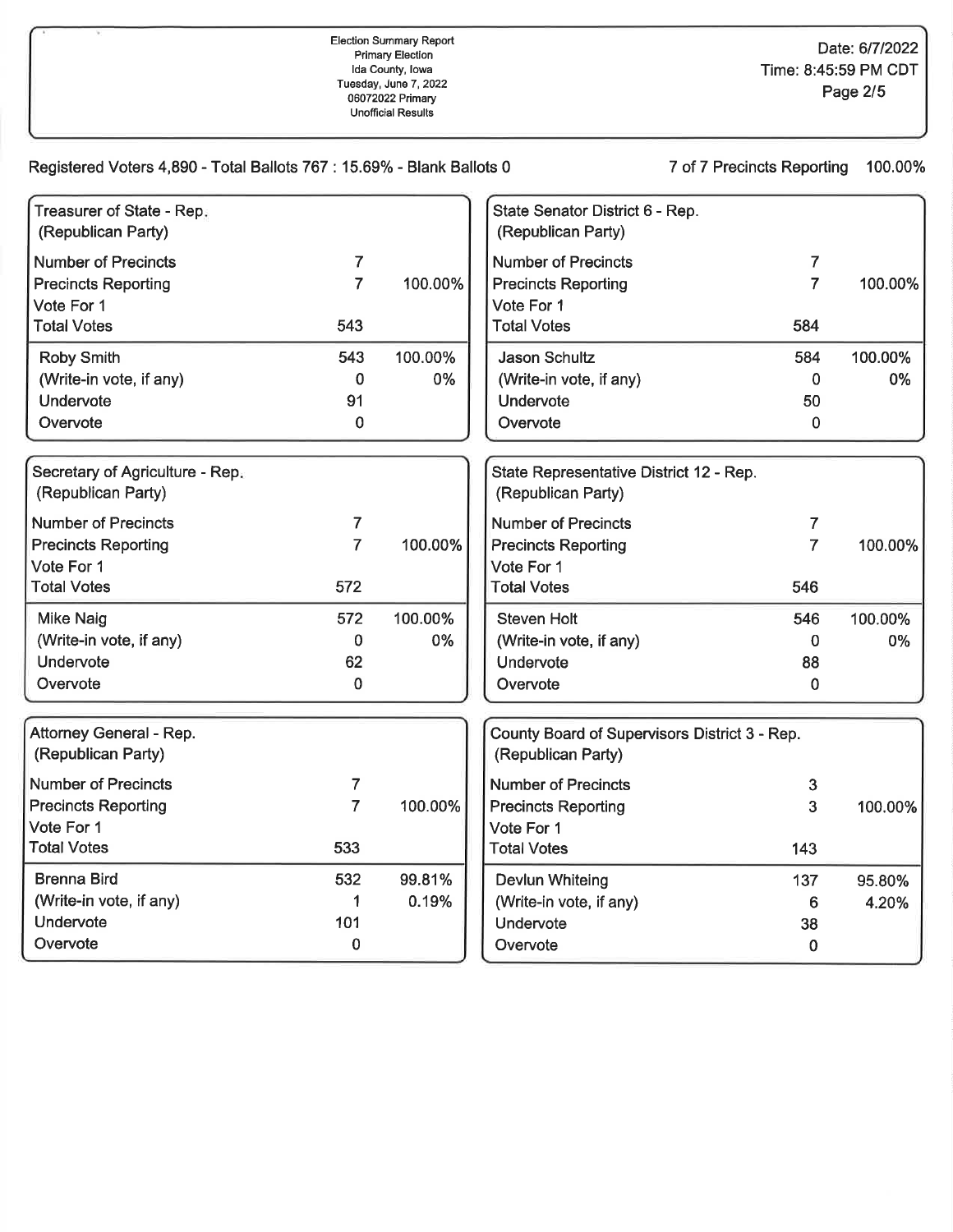| County Treasurer - Rep.<br>(Republican Party) |                |         | United States Senator - Dem.<br>(Democratic Party) |                |         |
|-----------------------------------------------|----------------|---------|----------------------------------------------------|----------------|---------|
| <b>Number of Precincts</b>                    | $\overline{7}$ |         | <b>Number of Precincts</b>                         | $\overline{7}$ |         |
| <b>Precincts Reporting</b>                    | $\overline{7}$ | 100.00% | <b>Precincts Reporting</b>                         | $\overline{7}$ | 100.00% |
| Vote For 1                                    |                |         | Vote For 1                                         |                |         |
| <b>Total Votes</b>                            | 583            |         | <b>Total Votes</b>                                 | 133            |         |
| <b>Traci Riessen</b>                          | 581            | 99.66%  | <b>Abby Finkenauer</b>                             | 68             | 51.13%  |
| (Write-in vote, if any)                       | 2              | 0.34%   | <b>Michael Franken</b>                             | 54             | 40.60%  |
| Undervote                                     | 51             |         | <b>Glenn Hurst</b>                                 | 11             | 8.27%   |
| Overvote                                      | 0              |         | (Write-in vote, if any)                            | 0              | 0%      |
|                                               |                |         | Undervote                                          | 0              |         |
| County Recorder - Rep.                        |                |         | Overvote                                           | 0              |         |
| (Republican Party)                            |                |         |                                                    |                |         |
| <b>Number of Precincts</b>                    | 7              |         | United States Representative District 4 - Dem.     |                |         |
| <b>Precincts Reporting</b>                    | $\overline{7}$ | 100.00% | (Democratic Party)                                 |                |         |
| Vote For 1                                    |                |         | <b>Number of Precincts</b>                         | 7              |         |
| <b>Total Votes</b>                            | 588            |         | <b>Precincts Reporting</b>                         | $\overline{7}$ | 100.00% |
| <b>Julie Phillips</b>                         | 588            | 100.00% | Vote For 1                                         |                |         |
| (Write-in vote, if any)                       | 0              | 0%      | <b>Total Votes</b>                                 | 122            |         |
| Undervote                                     | 46             |         | <b>Ryan Melton</b>                                 | 122            | 100.00% |
| Overvote                                      | $\mathbf 0$    |         | (Write-in vote, if any)                            | 0              | 0%      |
|                                               |                |         | Undervote                                          | 11             |         |
|                                               |                |         | Overvote                                           | 0              |         |
| County Attorney - Rep.<br>(Republican Party)  |                |         |                                                    |                |         |
| <b>Number of Precincts</b>                    | 7              |         | Governor - Dem.                                    |                |         |
| <b>Precincts Reporting</b>                    | $\overline{7}$ | 100.00% | (Democratic Party)                                 |                |         |
| Vote For 1                                    |                |         | <b>Number of Precincts</b>                         | 7              |         |
| <b>Total Votes</b>                            | 23             |         | <b>Precincts Reporting</b>                         | $\overline{7}$ | 100.00% |
|                                               |                |         | Vote For 1                                         |                |         |
| (Write-in vote, if any)                       | 23             | 100.00% | <b>Total Votes</b>                                 | 126            |         |
| Undervote                                     | 611            |         |                                                    |                |         |
| Overvote                                      | $\mathbf 0$    |         | Deidre DeJear                                      | 125            | 99.21%  |
|                                               |                |         | (Write-in vote, if any)                            |                | 0.79%   |
|                                               |                |         | Undervote                                          | 7              |         |
|                                               |                |         | Overvote                                           | $\pmb{0}$      |         |

## Registered Voters 4,890 - Total Ballots 767 : 15.69% - Blank Ballots 0

7 of 7 Precincts Reporting 100.00%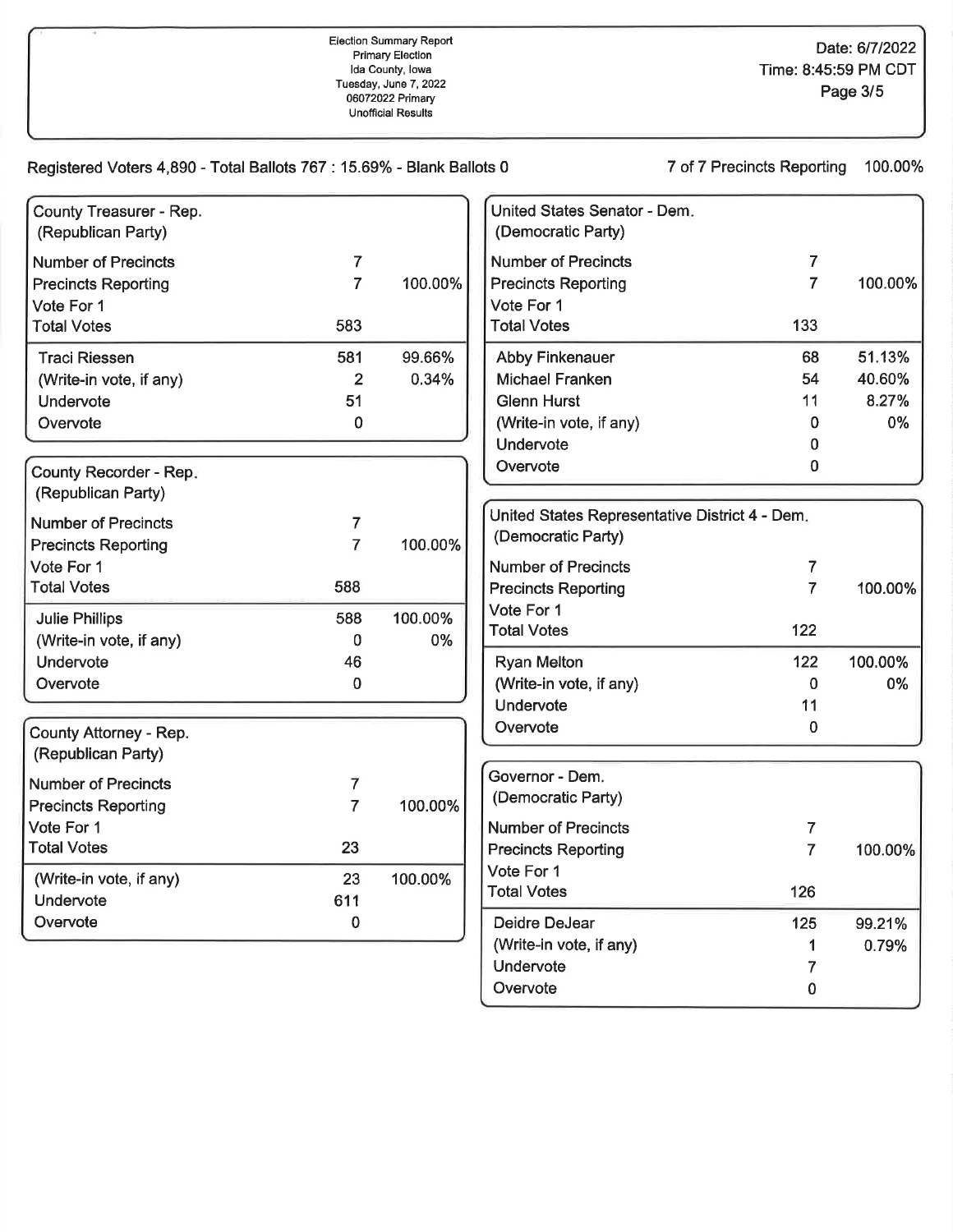131 0

| Registered Voters 4,890 - Total Ballots 767 : 15.69% - Blank Ballots 0 |                |         |                                                               | 7 of 7 Precincts Reporting | 100.00% |
|------------------------------------------------------------------------|----------------|---------|---------------------------------------------------------------|----------------------------|---------|
| Secretary of State - Dem.<br>(Democratic Party)                        |                |         | Secretary of Agriculture - Dem.<br>(Democratic Party)         |                            |         |
| <b>Number of Precincts</b>                                             | 7              |         | <b>Number of Precincts</b>                                    | 7                          |         |
| <b>Precincts Reporting</b><br>Vote For 1                               | $\overline{7}$ | 100.00% | <b>Precincts Reporting</b><br>Vote For 1                      | $\overline{7}$             | 100.00% |
| <b>Total Votes</b>                                                     | 121            |         | <b>Total Votes</b>                                            | 123                        |         |
| <b>Joel Miller</b>                                                     | 92             | 76.03%  | John Norwood                                                  | 122                        | 99.19%  |
| <b>Eric Van Lancker</b>                                                | 29             | 23.97%  | (Write-in vote, if any)                                       | 1                          | 0.81%   |
| (Write-in vote, if any)                                                | 0              | 0%      | Undervote                                                     | 10                         |         |
| Undervote                                                              | 12             |         | Overvote                                                      | 0                          |         |
| Overvote                                                               | 0              |         |                                                               |                            |         |
|                                                                        |                |         | Attorney General - Dem.                                       |                            |         |
| Auditor of State - Dem.                                                |                |         | (Democratic Party)                                            |                            |         |
| (Democratic Party)                                                     |                |         | <b>Number of Precincts</b>                                    | 7                          |         |
| <b>Number of Precincts</b>                                             | 7              |         | <b>Precincts Reporting</b>                                    | $\overline{7}$             | 100.00% |
| <b>Precincts Reporting</b>                                             | $\overline{7}$ | 100.00% | Vote For 1                                                    |                            |         |
| Vote For 1                                                             |                |         | <b>Total Votes</b>                                            | 126                        |         |
| <b>Total Votes</b>                                                     | 119            |         | <b>Tom Miller</b>                                             | 126                        | 100.00% |
| <b>Rob Sand</b>                                                        | 119            | 100.00% | (Write-in vote, if any)                                       | 0                          | 0%      |
| (Write-in vote, if any)                                                | 0              | 0%      | Undervote                                                     | 7                          |         |
| Undervote                                                              | 14             |         | Overvote                                                      | 0                          |         |
| Overvote                                                               | 0              |         |                                                               |                            |         |
|                                                                        |                |         | State Senator District 6 - Dem.                               |                            |         |
| Treasurer of State - Dem.                                              |                |         | (Democratic Party)                                            |                            |         |
| (Democratic Party)                                                     |                |         | <b>Number of Precincts</b>                                    | 7                          |         |
| <b>Number of Precincts</b>                                             | 7              |         | <b>Precincts Reporting</b>                                    | $\overline{7}$             | 100.00% |
| <b>Precincts Reporting</b>                                             | $\overline{7}$ | 100.00% | Vote For 1                                                    |                            |         |
| Vote For 1                                                             |                |         | <b>Total Votes</b>                                            |                            |         |
| <b>Total Votes</b>                                                     | 126            |         |                                                               |                            |         |
| Michael L. Fitzgerald                                                  | 126            | 100.00% | (Write-in vote, if any)<br>Undervote                          | 1<br>132                   | 100.00% |
| (Write-in vote, if any)                                                | 0              | 0%      | Overvote                                                      | $\bf{0}$                   |         |
| Undervote                                                              | 7              |         |                                                               |                            |         |
| Overvote                                                               | 0              |         |                                                               |                            |         |
|                                                                        |                |         | State Representative District 12 - Dem.<br>(Democratic Party) |                            |         |
|                                                                        |                |         | <b>Number of Precincts</b>                                    | 7                          |         |
|                                                                        |                |         | <b>Precincts Reporting</b>                                    | 7                          | 100.00% |
|                                                                        |                |         | Vote For 1                                                    |                            |         |
|                                                                        |                |         | <b>Total Votes</b>                                            | $\overline{2}$             |         |
|                                                                        |                |         | (Write-in vote, if any)                                       | $\overline{2}$             | 100.00% |

Undervote Overvote